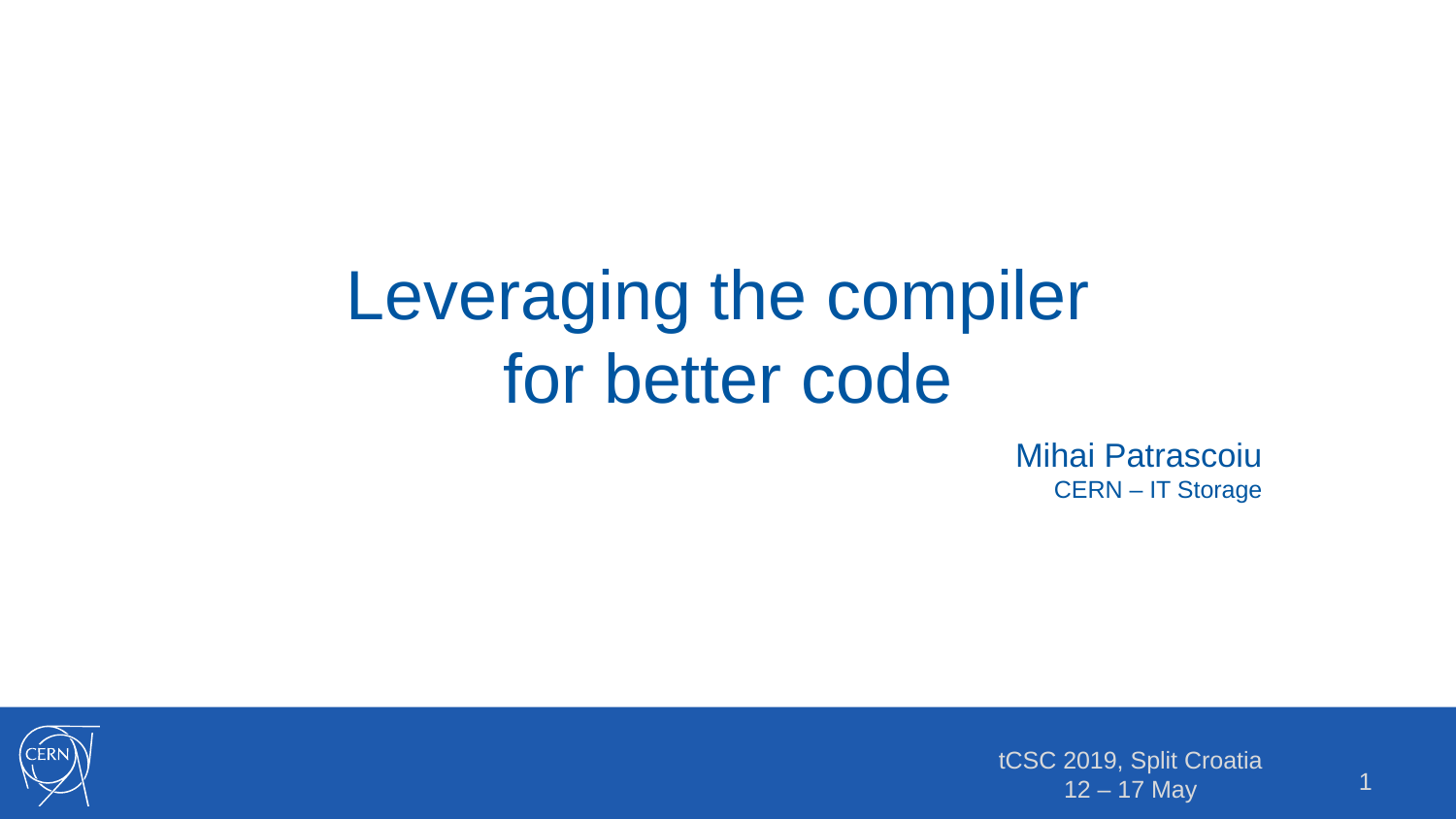# **Topics**

- Address Sanitizer
- Experimenting with different compiler builds
- Own experience on EOS codebase

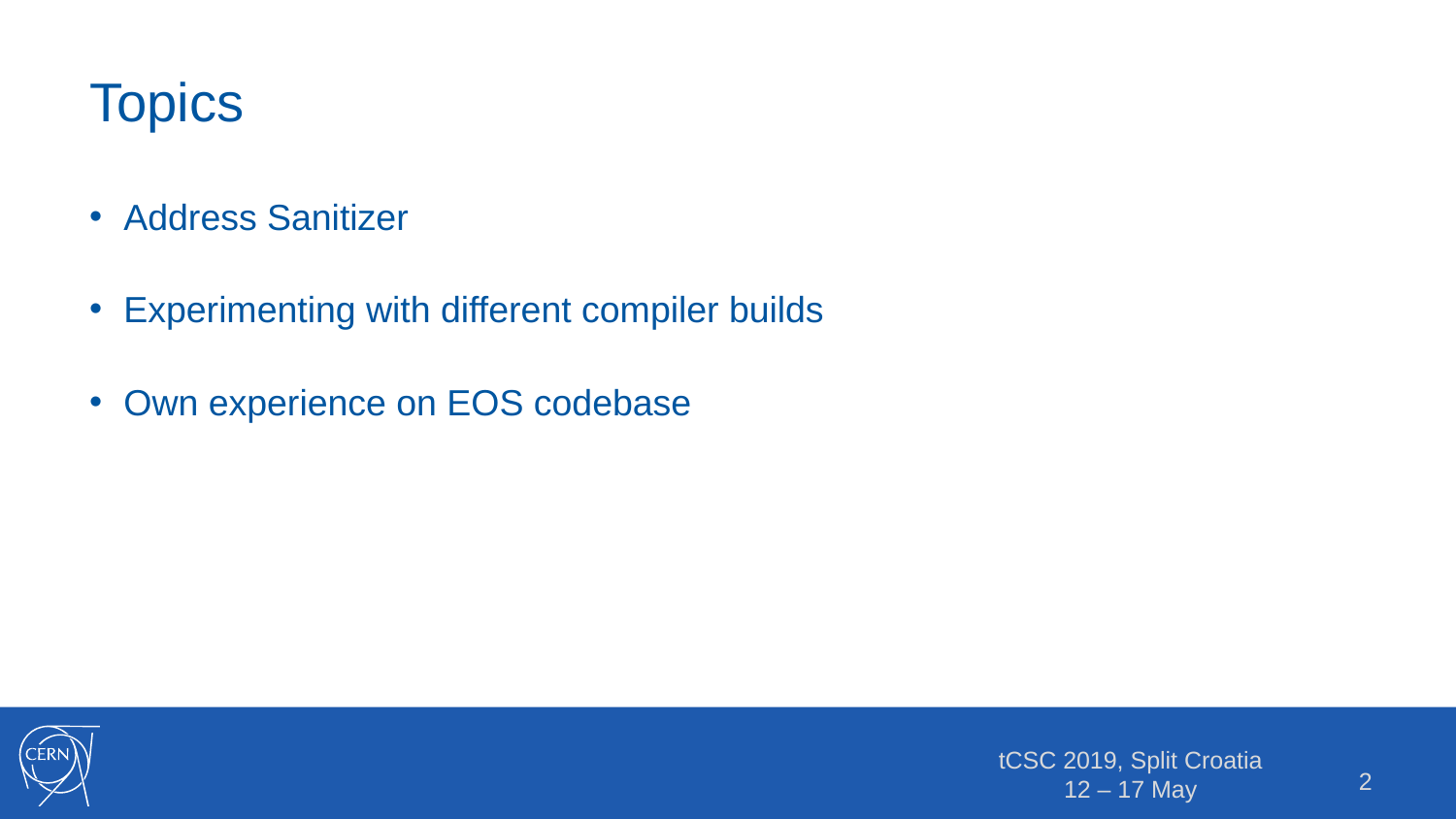# Address Sanitizer

- Open-Source tool developed by Google to detect memory corruption bugs
- Instruments code at compile-time
- Runtime library to replace memory allocation
- Helps detect stack and/or heap buffer overflows, use-after-free, memory leaks
- Average slow-down ~2x

#### <https://github.com/google/sanitizers/>

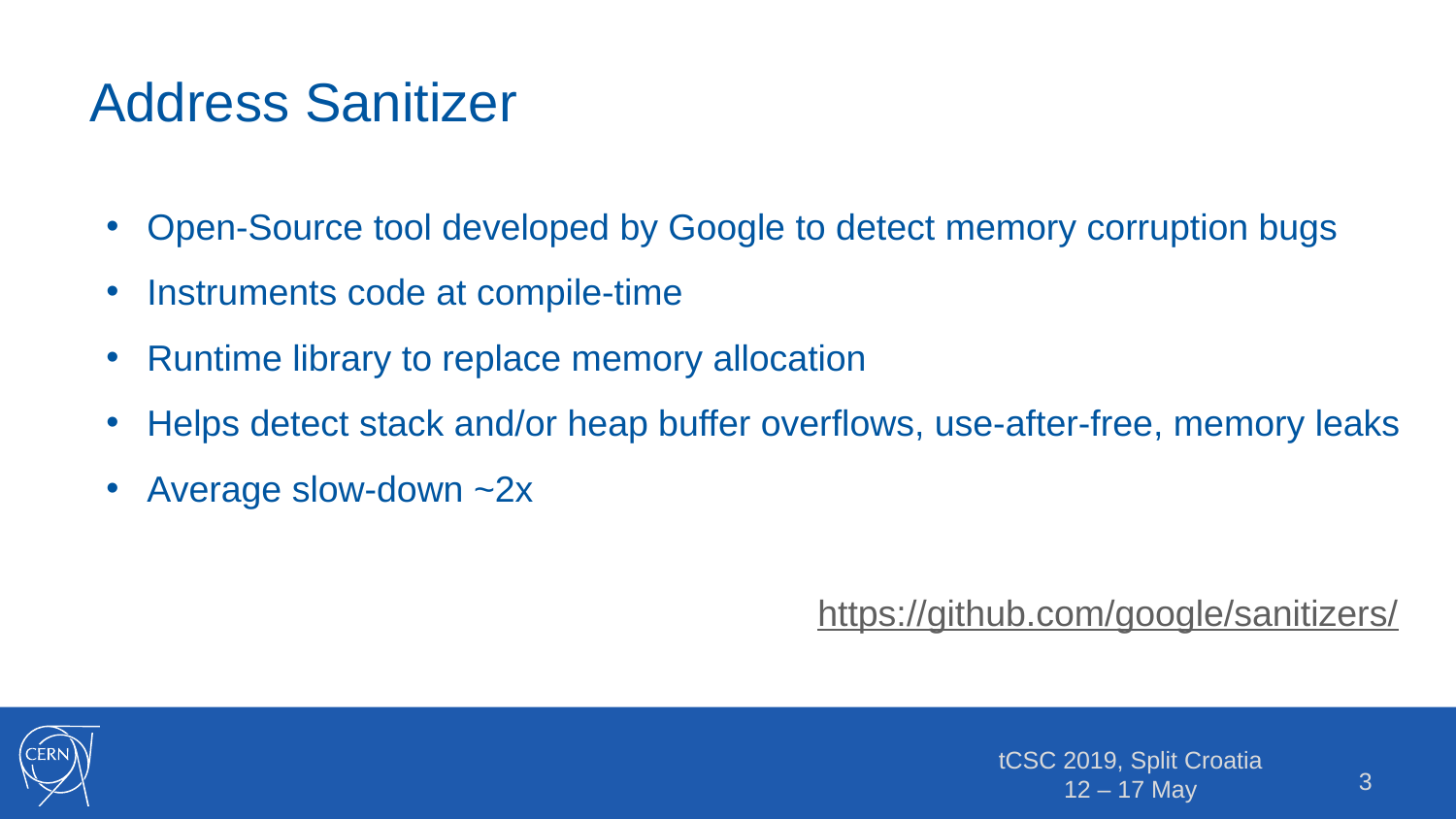# Using Address Sanitizer?

Compile time:

g++ -o program program.cpp *-fsanitize=address (-lasan)* Runtime:

./program

CMake:

list(APPEND CMAKE\_CXX\_FLAGS "-fsanitize=address")

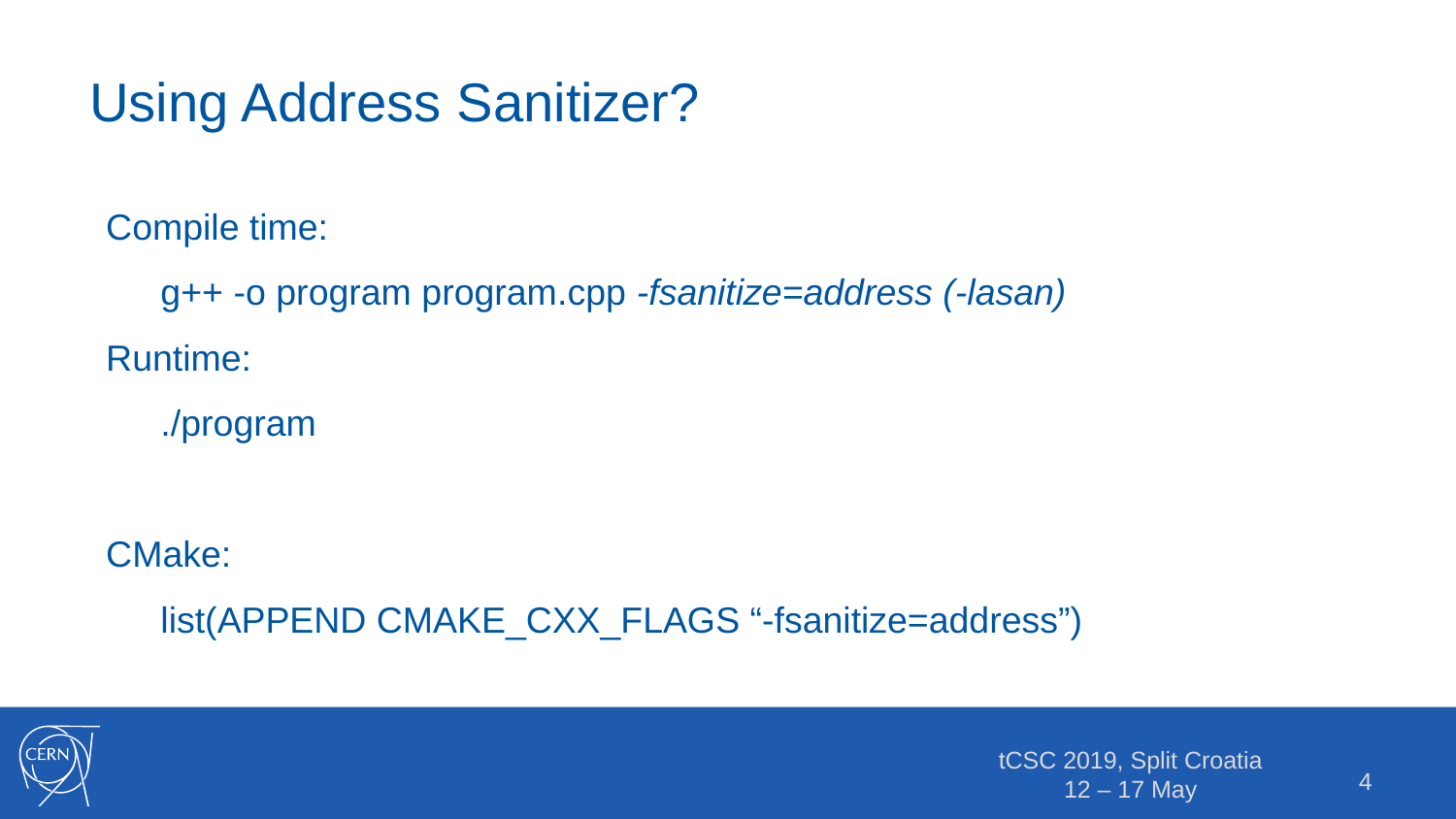### Why Address Sanitizer? – Example #1

```
char* toUpperCpy(const char* source, 
                     int len) {
  char* dest = (char*) malloc(len);
  for (int i = 0; i < len; i++) {
    dest[i] = source[i];if \text{dest}[i] \geq - \text{'a'} \& \text{dest}[i] \leq - \text{'}z') {
       dest[i] -= 32;
 }
   }
  dest[len] = '\0;
   return dest;
}
```

```
int main() {
  char initial[100] = "Hello World!";
  printf("%s size=%d\n", 
           initial, strlen(initial));
  char *upper =
           toUpperCpy(initial, strlen(initial));
   printf("%s\n", upper);
   return 0;
}
```


```
tCSC 2019, Split Croatia
     12 - 17 May
```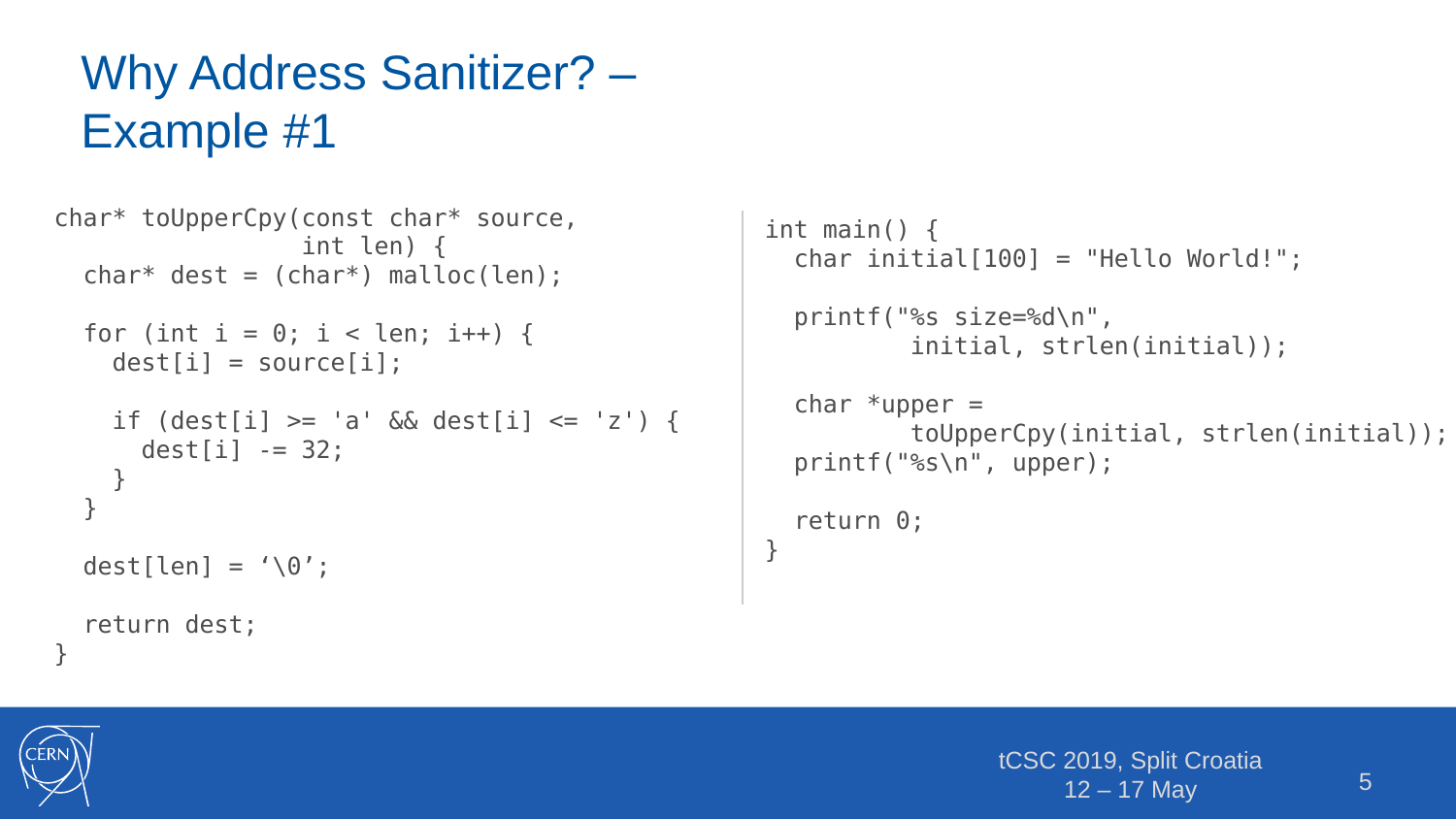### Why Address Sanitizer? – Example #1



tCSC 2019, Split Croatia 12 – 17 May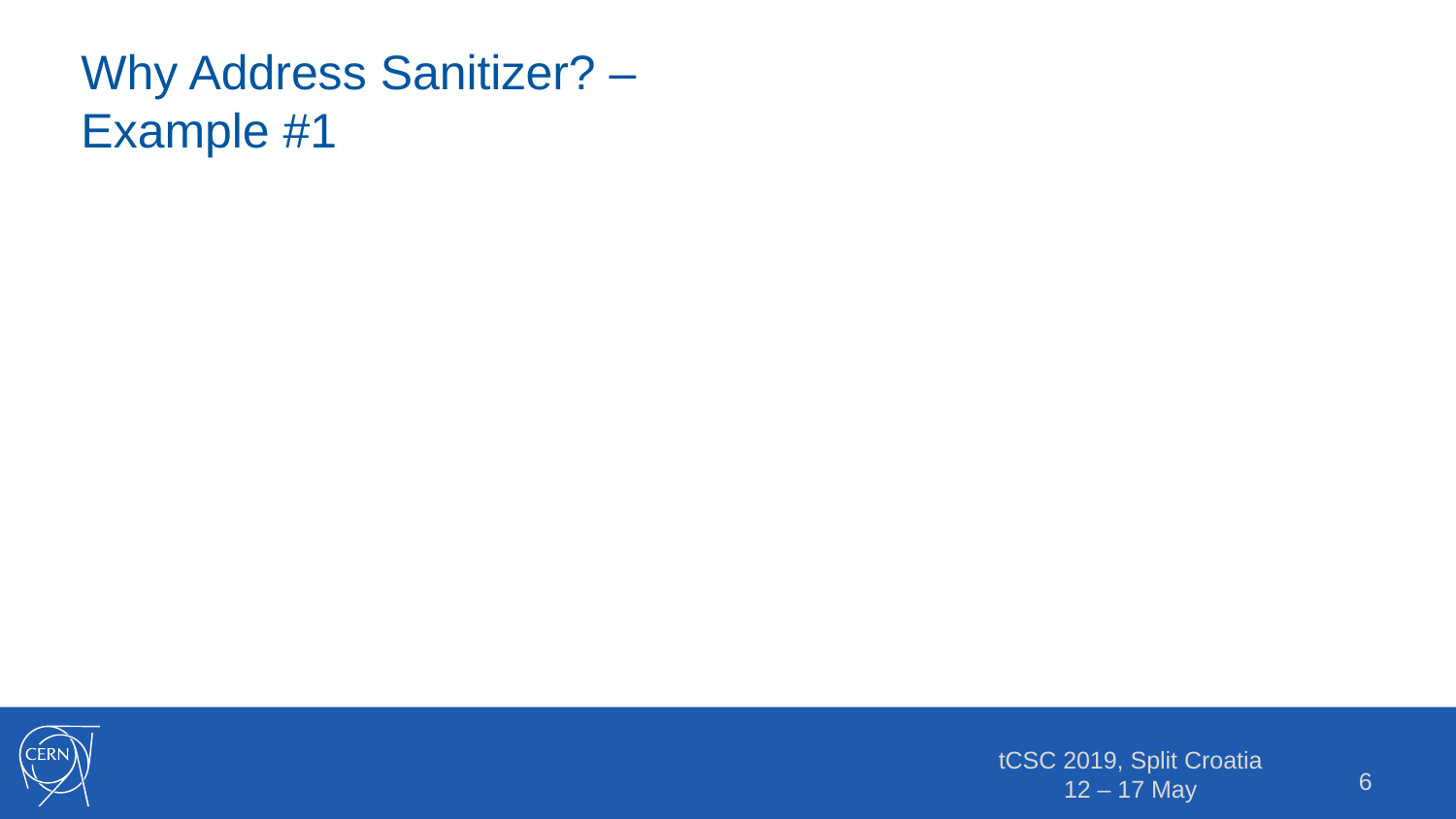### Why Address Sanitizer? – Example #2

```
std::string toUpperStr(const char* source) {
   std::string upper = source;
```

```
 for (char& c: upper) { 
    if (c \ge -a' \& c \le -z') {
       c -= 32;
     }
   }
   return upper;
}
```

```
int main() {
   char initial[100] = "Hello World!";
   printf("%s size=%d\n", 
           initial, strlen(initial));
   std::string upperStr = 
           toUpperStr(initial);
   printf("%s\n", upperStr);
   return 0;
}
```
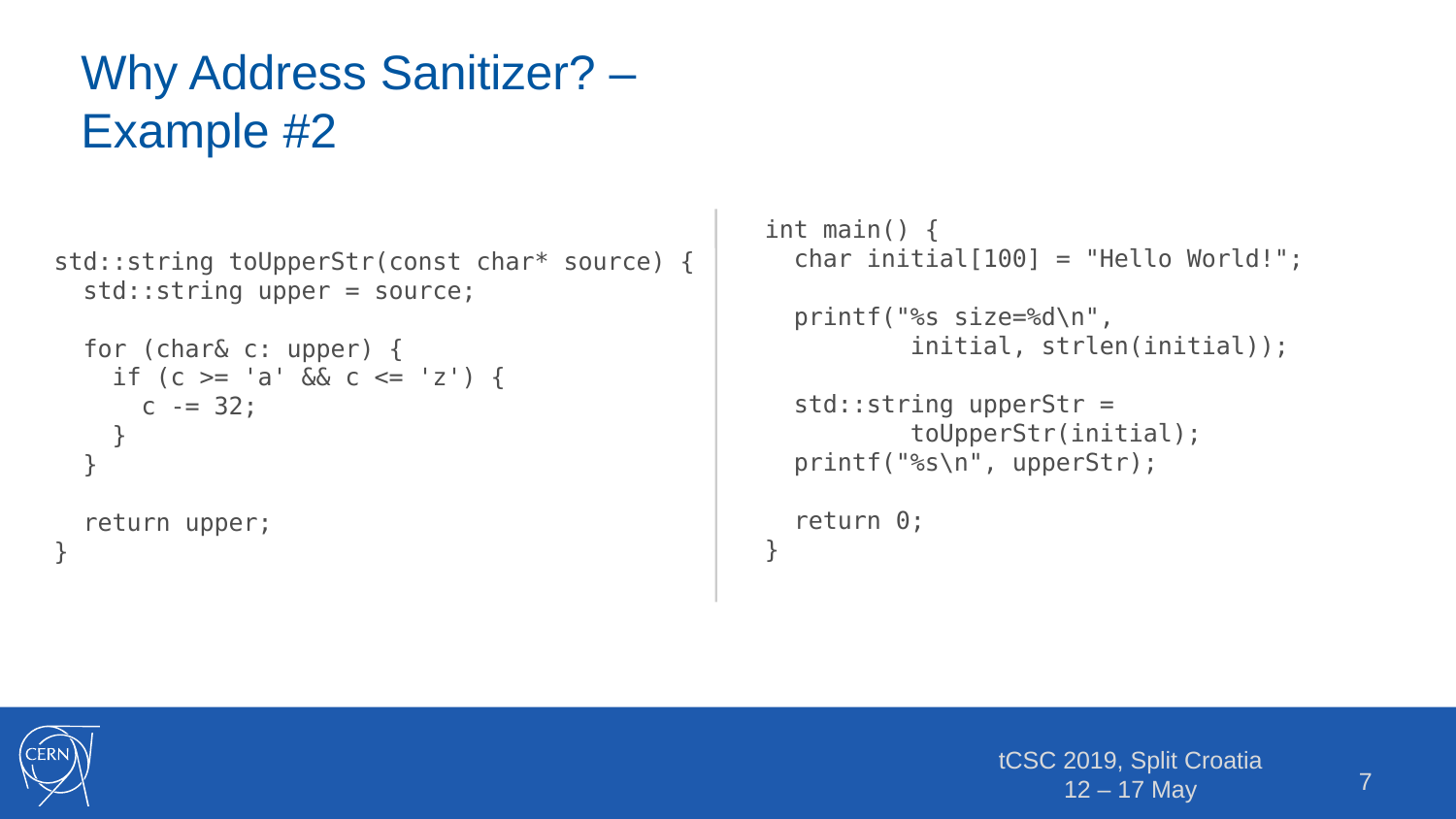



tCSC 2019, Split Croatia  $12 - 17$  May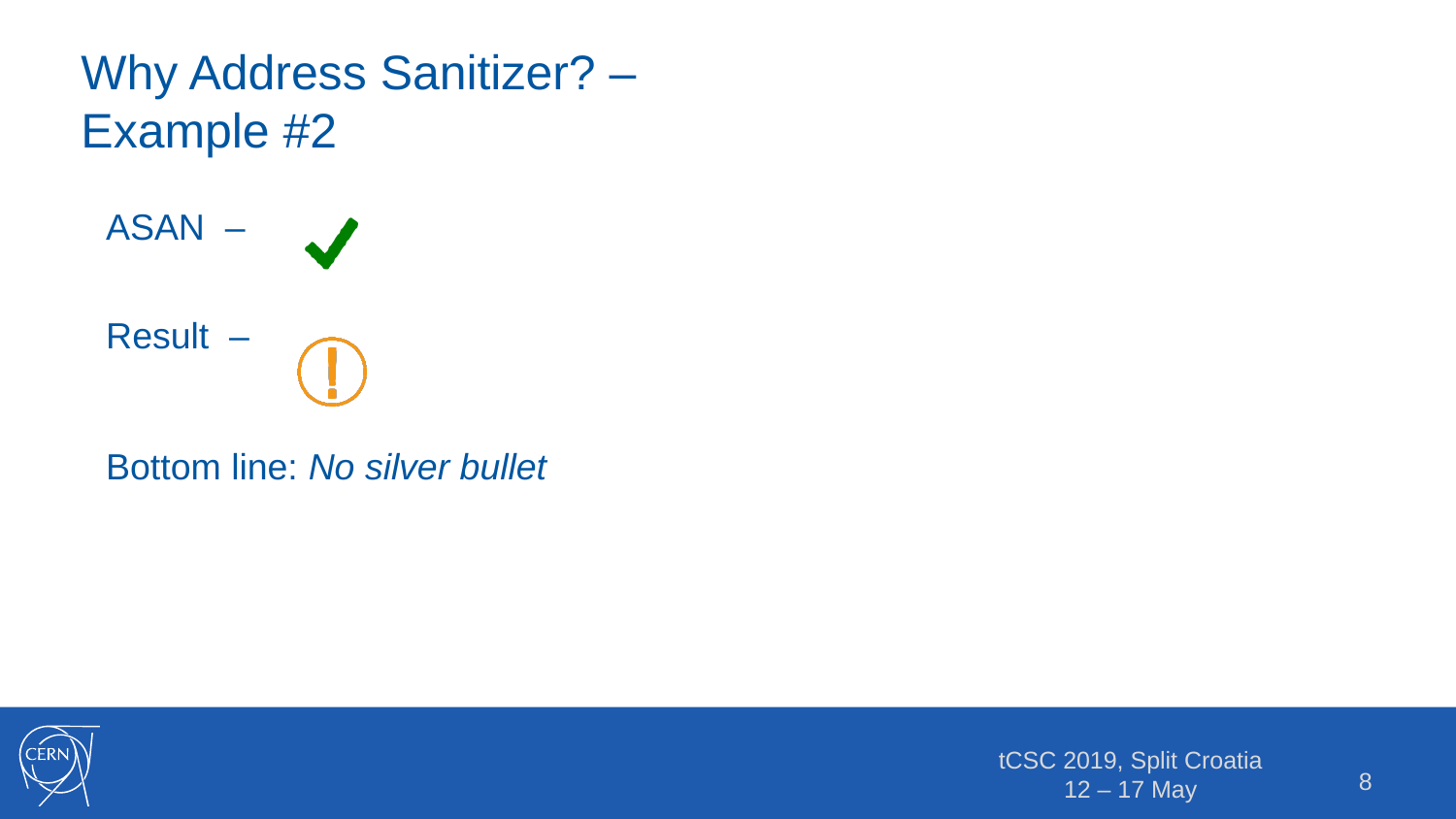#### What about Clang?

Try out different compilers, compiler versions, build environments, etc.!



tCSC 2019, Split Croatia  $12 - 17$  May  $9$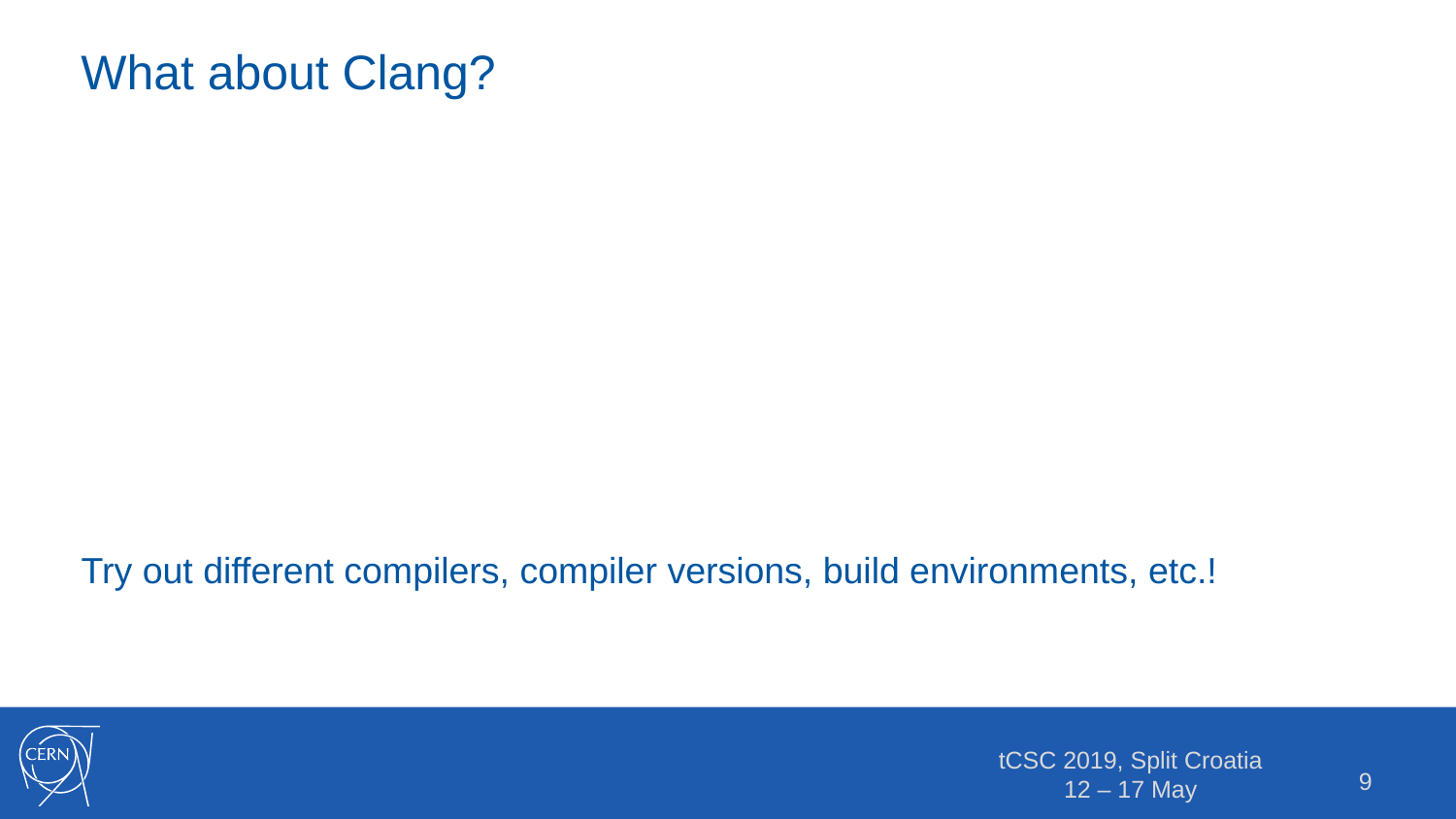#### EOS Codebase builds

| Build:rpm               | Build:dockerimage      |  | <b>Test</b>                     | Publish                  |  |
|-------------------------|------------------------|--|---------------------------------|--------------------------|--|
| $\odot$ build_cc7       | $\odot$ cc7_asan_docke |  | ⊙ k8s_ns_unit_test              | O debian_artifacts       |  |
| ⊙ build_cc7_asan        | $\odot$ cc7_docker_ima |  | ⊙ k8s_stress_test               | The pm_commit_ar         |  |
| ⊙ build_cc7_clang       | ⊙ cc7_docker_ima       |  | ⊙ k8s_system_test               | $\odot$ rpm_testing_arti |  |
| $\odot$ build_cc7_xrd_t | $\odot$ ubuntu_docker_ |  | $\odot$ k8s_system_test         |                          |  |
| $\odot$ build_fedora_ra |                        |  | k8s_ubuntu_system_test - passed |                          |  |
| ⊙ build_fedora_st       |                        |  | ⊙ k8s_ubuntu_sys                |                          |  |
| $\odot$ build_slc6      |                        |  | $\odot$ k8s_unit_test_as        |                          |  |
| $\odot$ build_ubuntu_bi |                        |  | $\odot$ namespace_unit          |                          |  |
| $\odot$ clone_docker    |                        |  | $\odot$ stress_test             |                          |  |
| $\odot$ macosx_dmg      |                        |  | $\odot$ system_test             |                          |  |
| co eos_apmon_cc7        |                        |  | ⊙ system_test_qdb               |                          |  |
| co eos_apmon_sic6       |                        |  | $\odot$ system_test_qd          |                          |  |
| $\circledcirc$ eos_docs |                        |  | ⊙ ubuntu_system_                |                          |  |
| co eos_microhttpd       |                        |  | ⊙ unit_test_asan                |                          |  |
| (c) eos_microhttpd      |                        |  |                                 |                          |  |

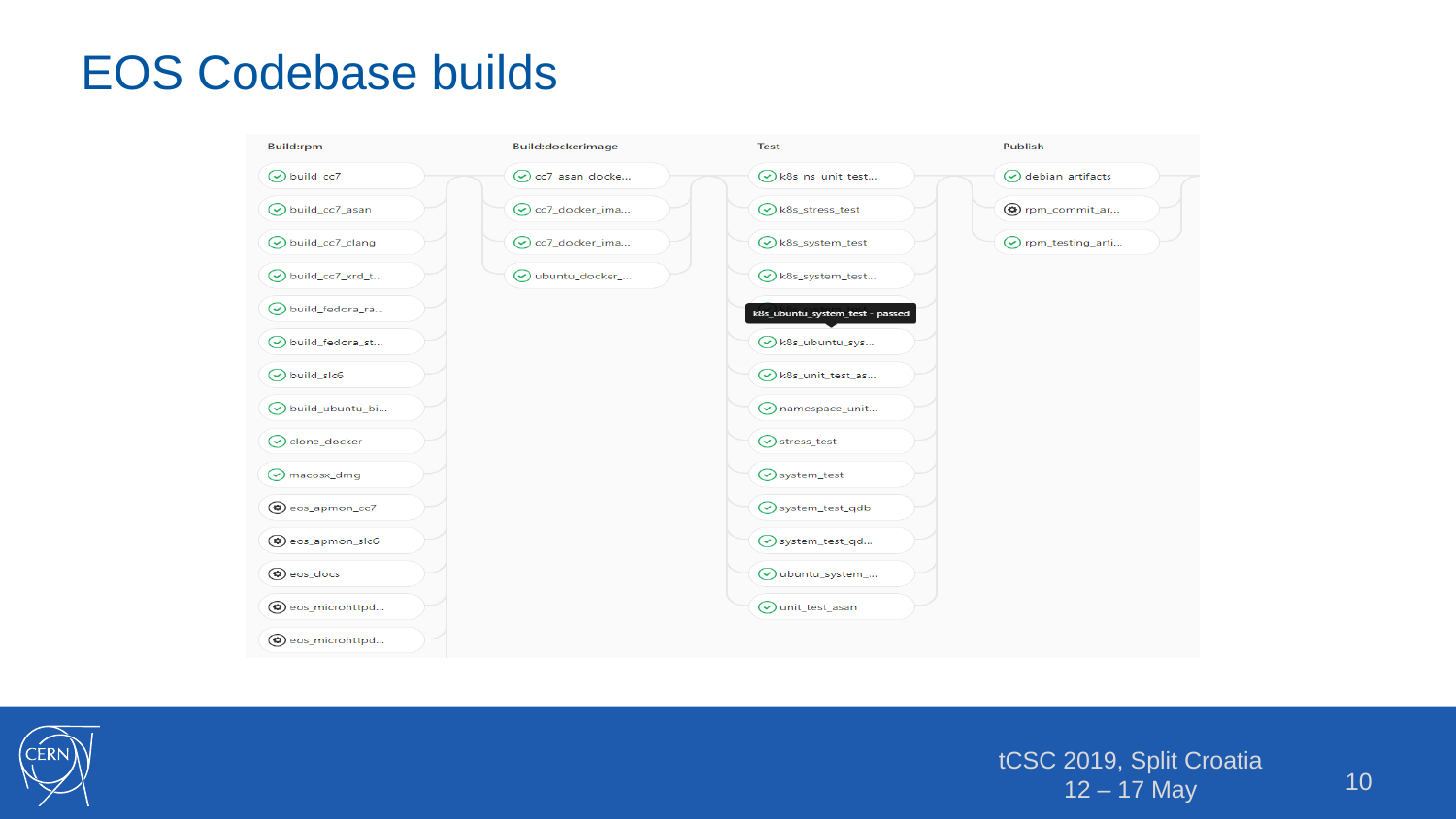# Findings on EOS codebase

Address Sanitizer:

- discovered linking problems between static and shared libraries on unit tests executables

Clang :

- incorrect uses of variadic arguments
- ambiguous std::move statements